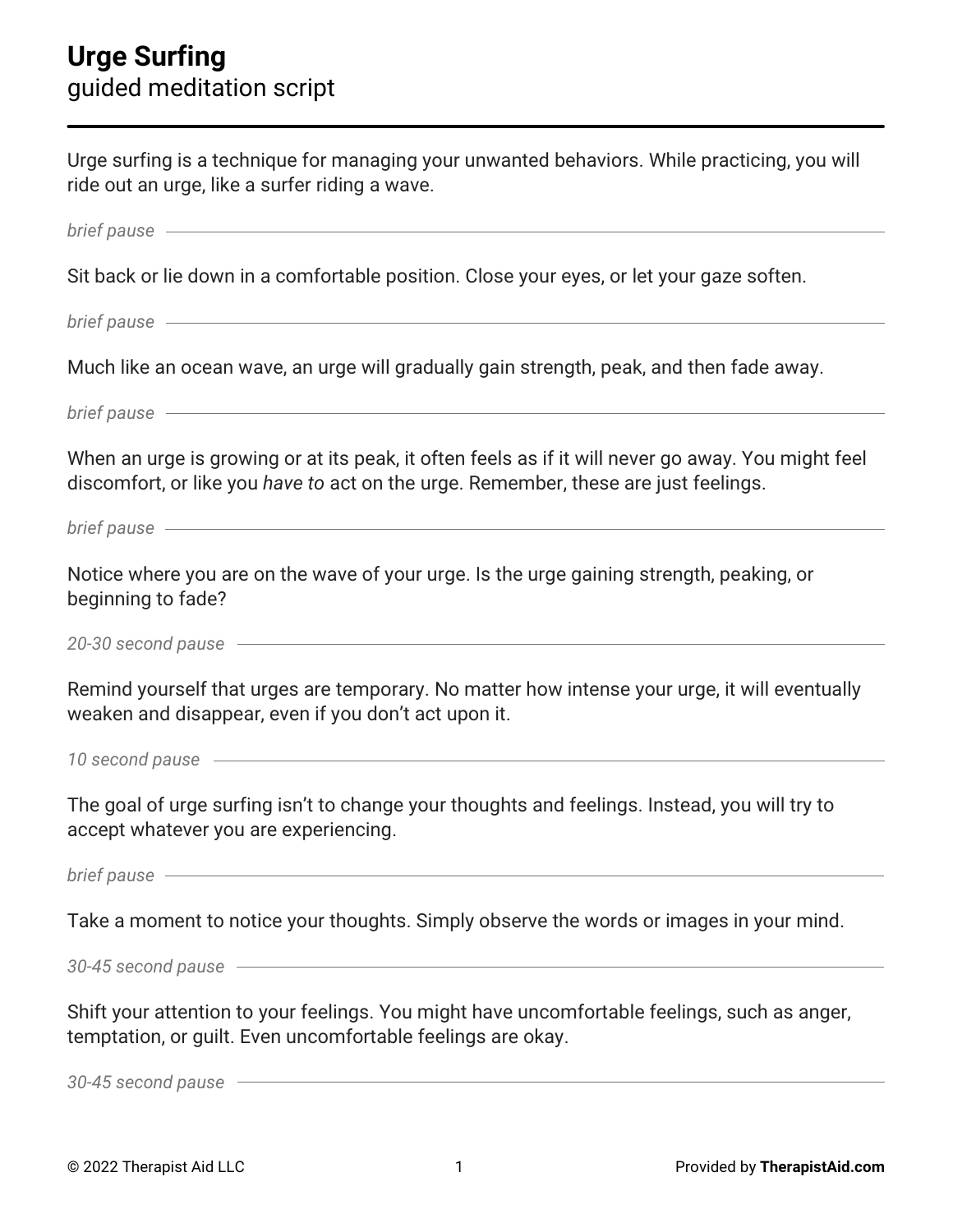| Now we will practice a relaxation technique called visualization. This will help you continue to<br>ride out your urge.                                                                                                        |
|--------------------------------------------------------------------------------------------------------------------------------------------------------------------------------------------------------------------------------|
| brief pause experience and the pause of the pause of the pause of the pause of the pause of the pause of the pau                                                                                                               |
| Use all your senses to imagine the following scene.                                                                                                                                                                            |
| brief pause example and the pause of the state of the state of the state of the state of the state of the state of the state of the state of the state of the state of the state of the state of the state of the state of the |
| Imagine you're standing on a beautiful, sandy beach. You feel the warmth of the sun on your<br>face, and a gentle breeze on your skin.                                                                                         |
| 15-25 second pause example and payable and payable and payable and payable and payable and payable and payable                                                                                                                 |
| You begin to walk slowly down the shore. With each step, the sand crunches beneath your feet.                                                                                                                                  |
| 15-25 second pause example and pay a second pause of the second pays and pay and pay and pay and pay and pay a                                                                                                                 |
| Birds sing in the distance, and ocean waves rumble steadily along the shore.                                                                                                                                                   |
|                                                                                                                                                                                                                                |
| You take a step toward the ocean and stand at the edge of the surf. Cool water rushes over the<br>top of your feet.                                                                                                            |
| 15-25 second pause                                                                                                                                                                                                             |
| The air is warm, and smells salty.                                                                                                                                                                                             |
| 15-25 second pause —                                                                                                                                                                                                           |
| You look out toward the ocean and notice the water contains every shade of blue and green.<br>When the waves peak, they shimmer in the sunlight, before disappearing onto the shore.                                           |
| 30 second pause entry and the second pause of the second pause of the second pause of the second pause of the second pause of the second pause of the second pause of the second pause of the second pause of the second pause |
| You continue standing on the shore, taking in the sensations of the beach, the ocean, and the<br>waves.                                                                                                                        |
| 60-90 second pause example and pause the set of the second pause of the set of the second pause of the set of the set of the set of the set of the set of the set of the set of the set of the set of the set of the set of th |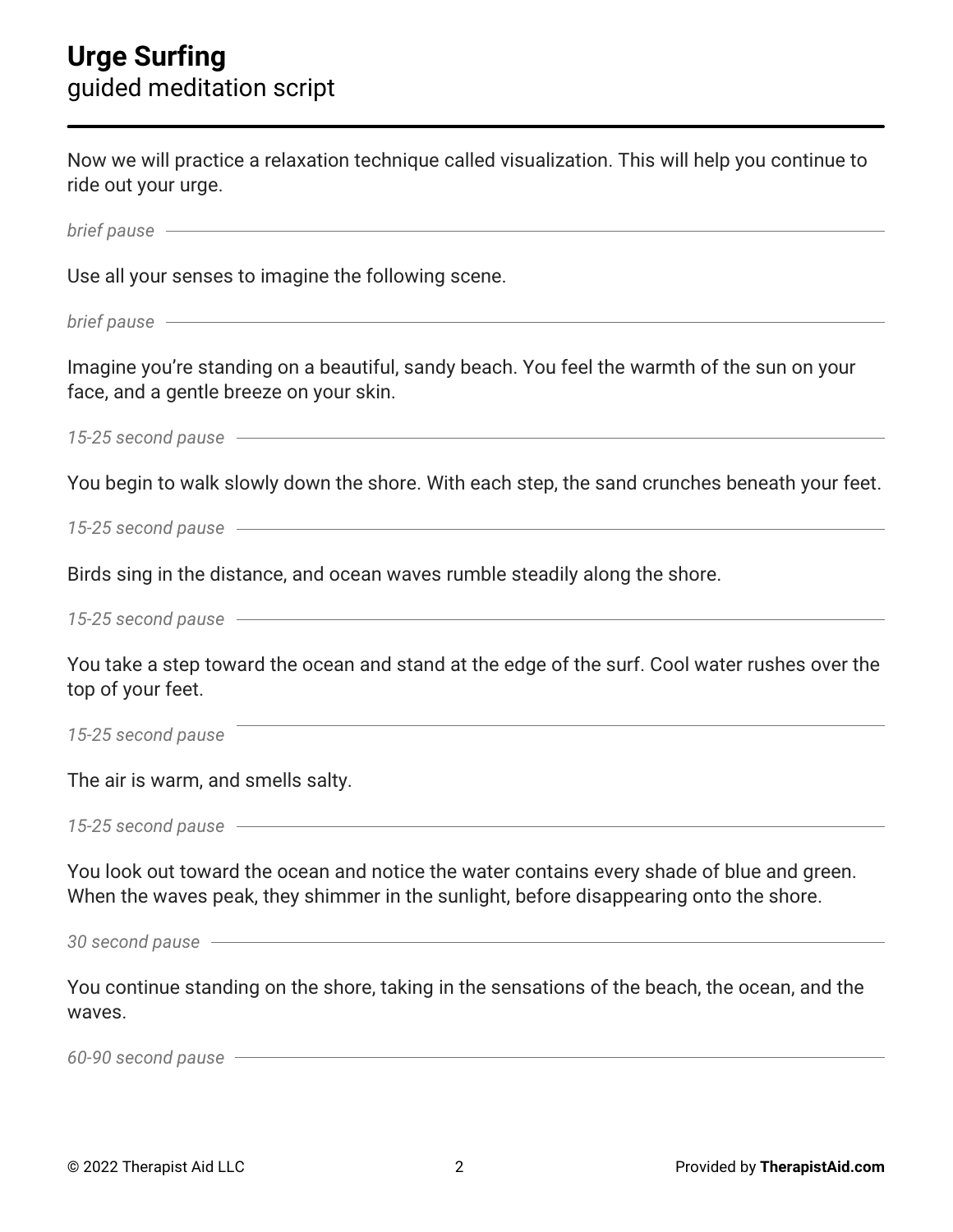## **Urge Surfing** guided meditation script

The waves in the ocean are just like your urge. They are powerful for a short time, but before long they peak, and then fade away. You don't have to suppress your urge or try to change it. It will simply fade away on its own.

| brief pause - The Commission of the Commission of the Commission of the Commission of the Commission of the Co                                                                                                                 |
|--------------------------------------------------------------------------------------------------------------------------------------------------------------------------------------------------------------------------------|
| Now, begin to focus on your breathing. For the next few minutes, you'll practice taking slow,<br>deep breaths, which will help reduce stress and anxiety.                                                                      |
| brief pause example and the pause of the state of the state of the state of the state of the state of the state of the state of the state of the state of the state of the state of the state of the state of the state of the |
| You'll inhale for 4 seconds, hold the air in your lungs for 4 seconds, then slowly exhale for 6<br>seconds.                                                                                                                    |
| When inhaling, focus on completely filling your lungs with air.                                                                                                                                                                |
| brief pause examples and the state of the state of the state of the state of the state of the state of the state of the state of the state of the state of the state of the state of the state of the state of the state of th |
| To start, follow along as I walk you through the breathing cycle. Let's begin:                                                                                                                                                 |
| brief pause example and the set of the set of the set of the set of the set of the set of the set of the set of                                                                                                                |
| Inhale, 2, 3, 4                                                                                                                                                                                                                |
| Hold, 2, 3, 4                                                                                                                                                                                                                  |
| Exhale, 2, 3, 4, 5, 6                                                                                                                                                                                                          |
| Inhale, 2, 3, 4                                                                                                                                                                                                                |
| Hold, 2, 3, 4                                                                                                                                                                                                                  |
| Exhale, 2, 3, 4, 5, 6                                                                                                                                                                                                          |
| Inhale                                                                                                                                                                                                                         |
| 3 second pause example and payable and payable and payable and payable and payable and payable and payable and                                                                                                                 |
| Hold                                                                                                                                                                                                                           |
| 3 second pause - The Contract of the Second pause - The Contract of the Second pause -                                                                                                                                         |
| <b>Exhale</b>                                                                                                                                                                                                                  |
| 5 second pause                                                                                                                                                                                                                 |